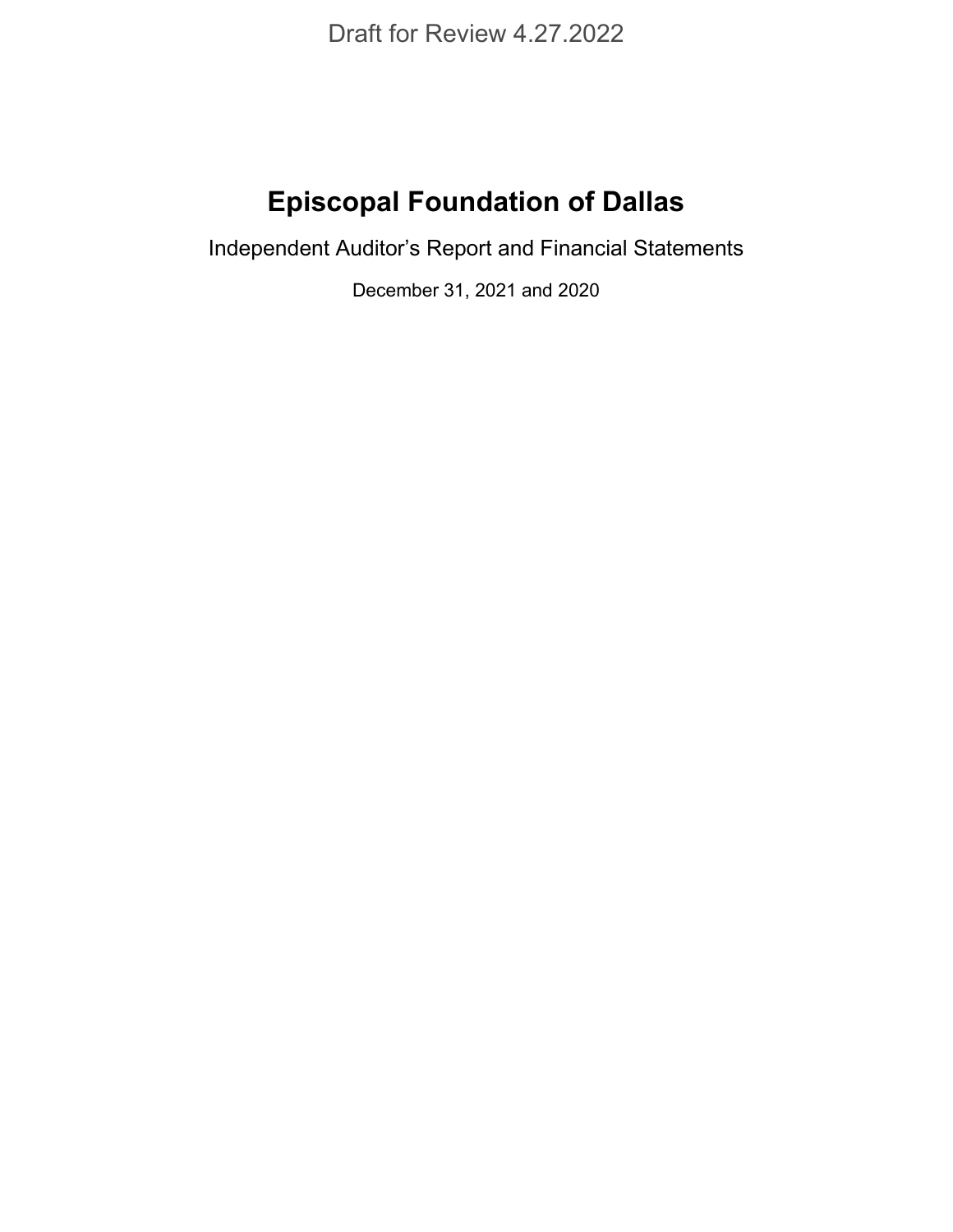December 31, 2020 and 2019

### **Contents**

| <b>Financial Statements</b> |  |
|-----------------------------|--|
|                             |  |
|                             |  |
|                             |  |
|                             |  |
|                             |  |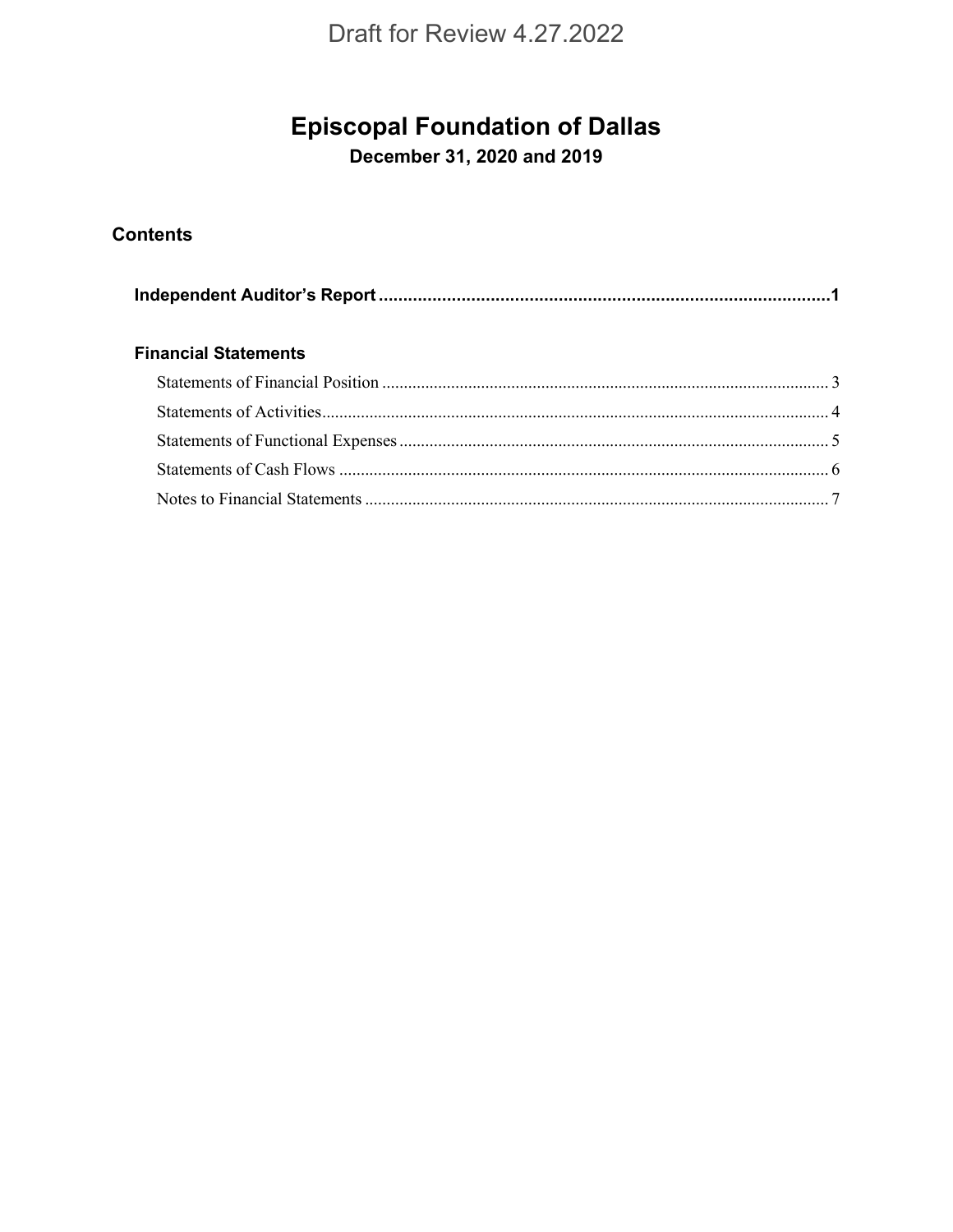### **Independent Auditor's Report**

Board of Trustees Episcopal Foundation of Dallas Dallas, Texas

#### *Opinion*

We have audited the financial statements of Episcopal Foundation of Dallas, which comprise the statement of financial position as of December 31, 2021 and 2020, and the related statements of activities, functional expenses, and cash flows for the years then ended, and the related notes to the financial statements.

In our opinion, the accompanying financial statements present fairly, in all material respects, the financial position of Episcopal Foundation of Dallas, as of December 31, 2021 and 2020, and the changes in its net assets and its cash flows for the years then ended in accordance with accounting principles generally accepted in the United States of America.

#### *Basis for Opinion*

We conducted our audits in accordance with auditing standards generally accepted in the United States of America (GAAS). Our responsibilities under those standards are further described in the Auditor's Responsibilities for the Audit of the Financial Statements section of our report. We are required to be independent of Episcopal Foundation of Dallas, and to meet our other ethical responsibilities, in accordance with the relevant ethical requirements relating to our audits. We believe that the audit evidence we have obtained is sufficient and appropriate to provide a basis for our audit opinion.

#### *Responsibilities of Management for the Financial Statements*

Management is responsible for the preparation and fair presentation of the financial statements in accordance with accounting principles generally accepted in the United States of America, and for the design, implementation, and maintenance of internal control relevant to the preparation and fair presentation of financial statements that are free from material misstatement, whether due to fraud or error.

In preparing the financial statements, management is required to evaluate whether there are conditions or events, considered in the aggregate, that raise substantial doubt about Episcopal Foundation of Dallas ability to continue as a going concern within one year after the date that these financial statements are issued.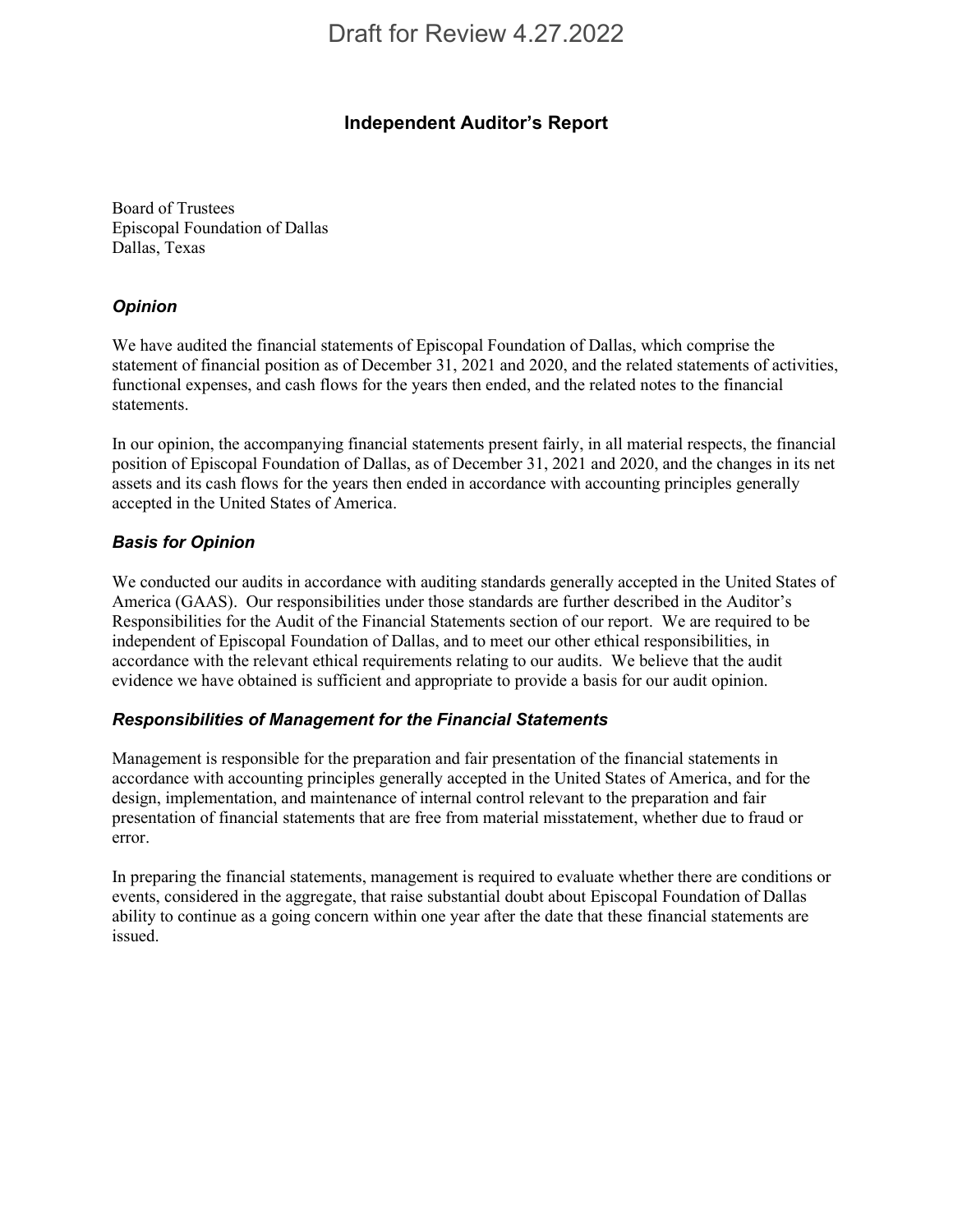Board of Trustees Episcopal Foundation of Dallas Page 2

#### *Auditor's Responsibilities for the Audit of the Financial Statements*

Our objectives are to obtain reasonable assurance about whether the financial statements as a whole are free from material misstatement, whether due to fraud or error, and to issue an auditor's report that includes our opinion. Reasonable assurance is a high level of assurance but is not absolute assurance, and therefore, is not a guarantee that an audit conducted in accordance with GAAS will always detect a material misstatement when it exists. The risk of not detecting a material misstatement resulting from fraud is higher than for one resulting from error, as fraud may involve collusion, forgery, intentional omissions, misrepresentations, or the override of internal control. Misstatements are considered material if there is a substantial likelihood that, individually or in the aggregate, they would influence the judgment made by a reasonable user based on the financial statements.

In performing an audit in accordance with GAAS, we:

- Exercise professional judgment and maintain professional skepticism throughout the audit.
- Identify and assess the risks of material misstatement of the financial statements, whether due to fraud or error, and design and perform audit procedures responsive to those risks. Such procedures include examining, on a test basis, evidence regarding the amounts and disclosures in the financial statements.
- Obtain an understanding of internal control relevant to the audit in order to design audit procedures that are appropriate in the circumstances, but not for the purpose of expressing an opinion on the effectiveness of Episcopal Foundation of Dallas's internal control. Accordingly, no such opinion is expressed.
- Evaluate the appropriateness of accounting policies used and the reasonableness of significant accounting estimates made by management, as well as evaluate the overall presentation of the financial statements.
- Conclude whether, in our judgment, there are conditions or events, considered in the aggregate, that raise substantial doubt about Episcopal Foundation of Dallas ability to continue as a going concern for a reasonable period of time.

We are required to communicate with those charged with governance regarding, among other matters, the planned scope and timing of the audit, significant audit findings, and certain internal control-related matters that we identified during the audit.

Fort Worth, Texas April XX 2022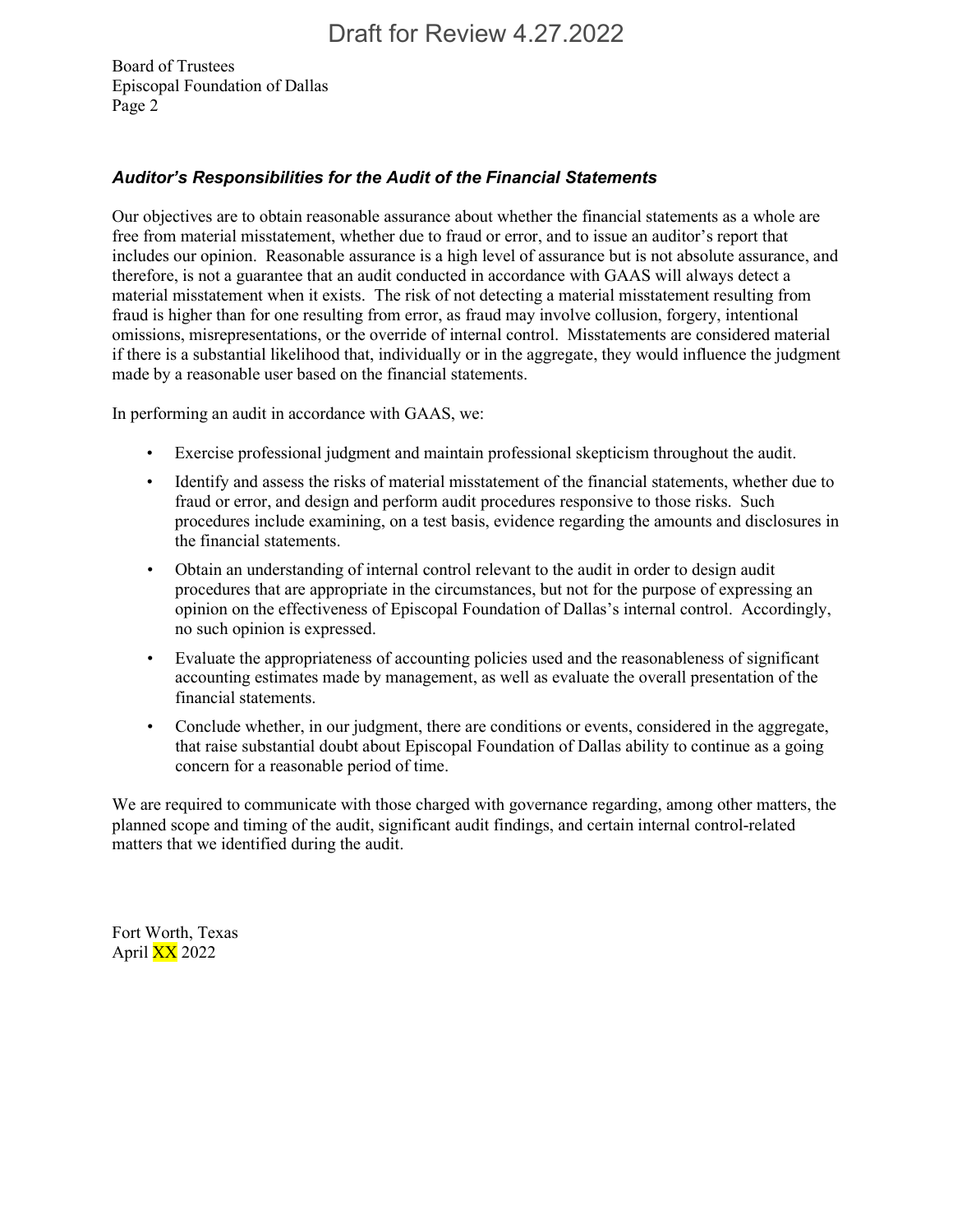# **Episcopal Foundation of Dallas Statements of Financial Position**

**December 31, 2021 and 2020** 

#### **Assets**

|                                                         | 2021             | 2020             |
|---------------------------------------------------------|------------------|------------------|
|                                                         |                  |                  |
| Cash and cash equivalents                               | \$<br>249,223    | \$<br>327,019    |
| Restricted cash-agency funds                            | 9,102            |                  |
| Contribution receivable                                 | 1,100            |                  |
| Accounts receivable                                     | 57,636           | 50,561           |
| Investments                                             | 7,623,485        | 6,845,723        |
| Restricted investments - agency funds                   | 45,031,348       | 37,031,212       |
| Furniture and equipment, net                            |                  | 1,103            |
| Other assets                                            | 12,095           | 7,601            |
| Total assets                                            | \$<br>52,983,989 | \$<br>44,263,219 |
| <b>Liabilities and Net Assets</b><br><b>Liabilities</b> |                  |                  |
| Accounts payable                                        | \$<br>3,161      | S<br>5,395       |
| Agency funds                                            | 45,040,450       | 37,031,212       |
|                                                         |                  |                  |
| <b>Total</b> liabilities                                | 45,043,611       | 37,036,607       |
| <b>Net Assets</b>                                       |                  |                  |
| Without donor restrictions                              | 7,938,628        | 7,224,862        |
| With donor restrictions                                 | 1,750            | 1,750            |
| Total net assets                                        | 7,940,378        | 7,226,612        |
| Total liabilities and net assets                        | \$<br>52,983,989 | 44,263,219<br>S  |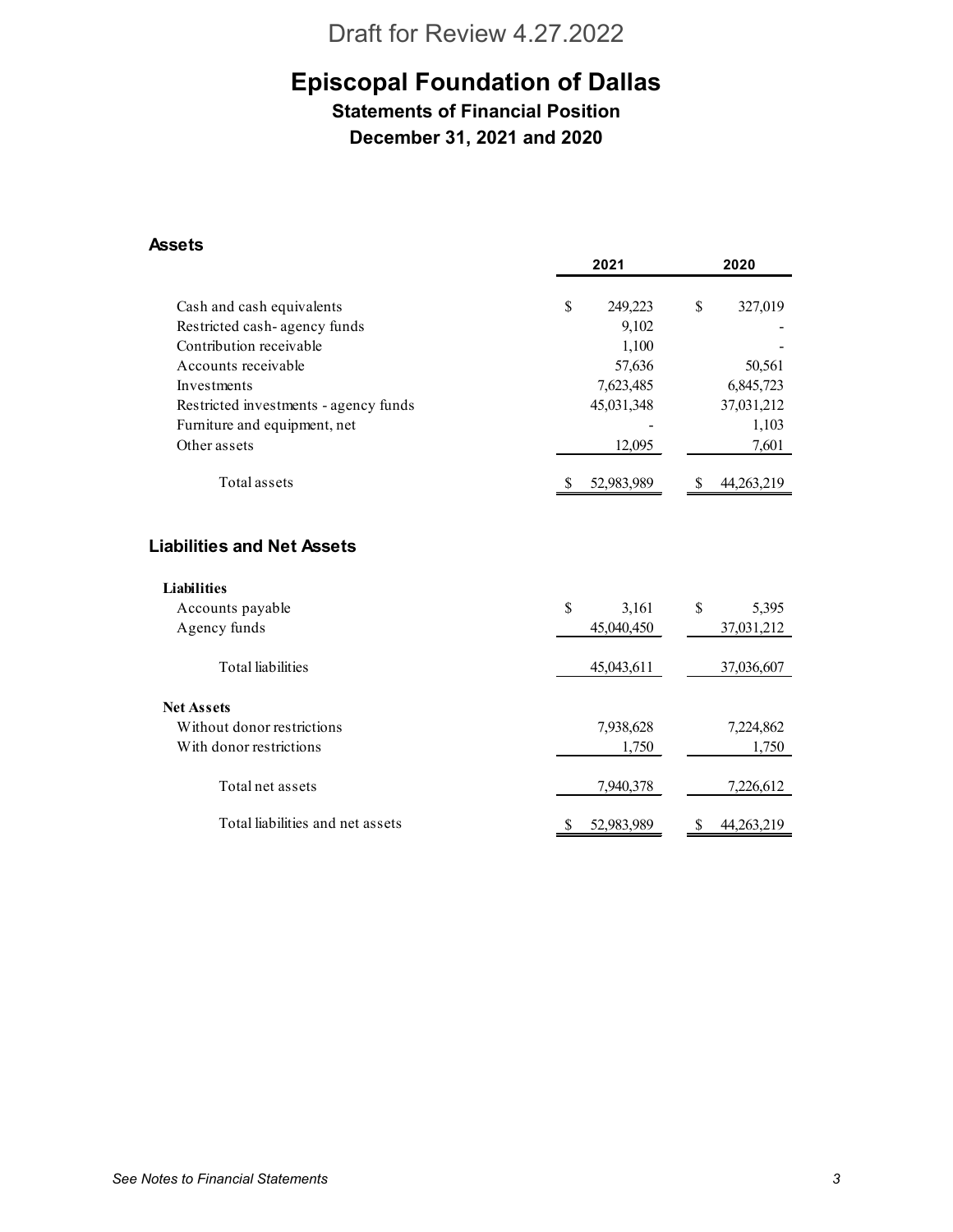# **Episcopal Foundation of Dallas**

### **Statements of Activities Years Ended December 31, 2021 and 2020**

|                                                        | 2021                  | 2020            |  |  |
|--------------------------------------------------------|-----------------------|-----------------|--|--|
| <b>Revenues and Other Support</b>                      |                       |                 |  |  |
| Contributions                                          | $\mathbb{S}$<br>6,800 | \$<br>106,055   |  |  |
| Investment return, net                                 | 930,248               | 942,842         |  |  |
| Administrative fee income, net                         | 210,347               | 176,836         |  |  |
| Other income, net                                      | 15,565                | 2,901           |  |  |
| Total revenues and other support                       | 1,162,960             | 1,228,634       |  |  |
| <b>Expenses</b>                                        |                       |                 |  |  |
| Grants                                                 | 239,729               | 241,698         |  |  |
| Investment management - agency funds                   | 9,435                 | 10,787          |  |  |
| Total program services                                 | 249,164               | 252,485         |  |  |
| Administrative support                                 | 200,030               | 165,170         |  |  |
| Total support services                                 | 200,030               | 165,170         |  |  |
| Total expenses                                         | 449,194               | 417,655         |  |  |
| <b>Change in Net Assets Without Donor Restrictions</b> | 713,766               | 810,979         |  |  |
| Net Assets, Beginning of Year                          | 7,226,612             | 6,415,633       |  |  |
| Net Assets, End of Year                                | 7.940.378<br>S        | 7,226,612<br>\$ |  |  |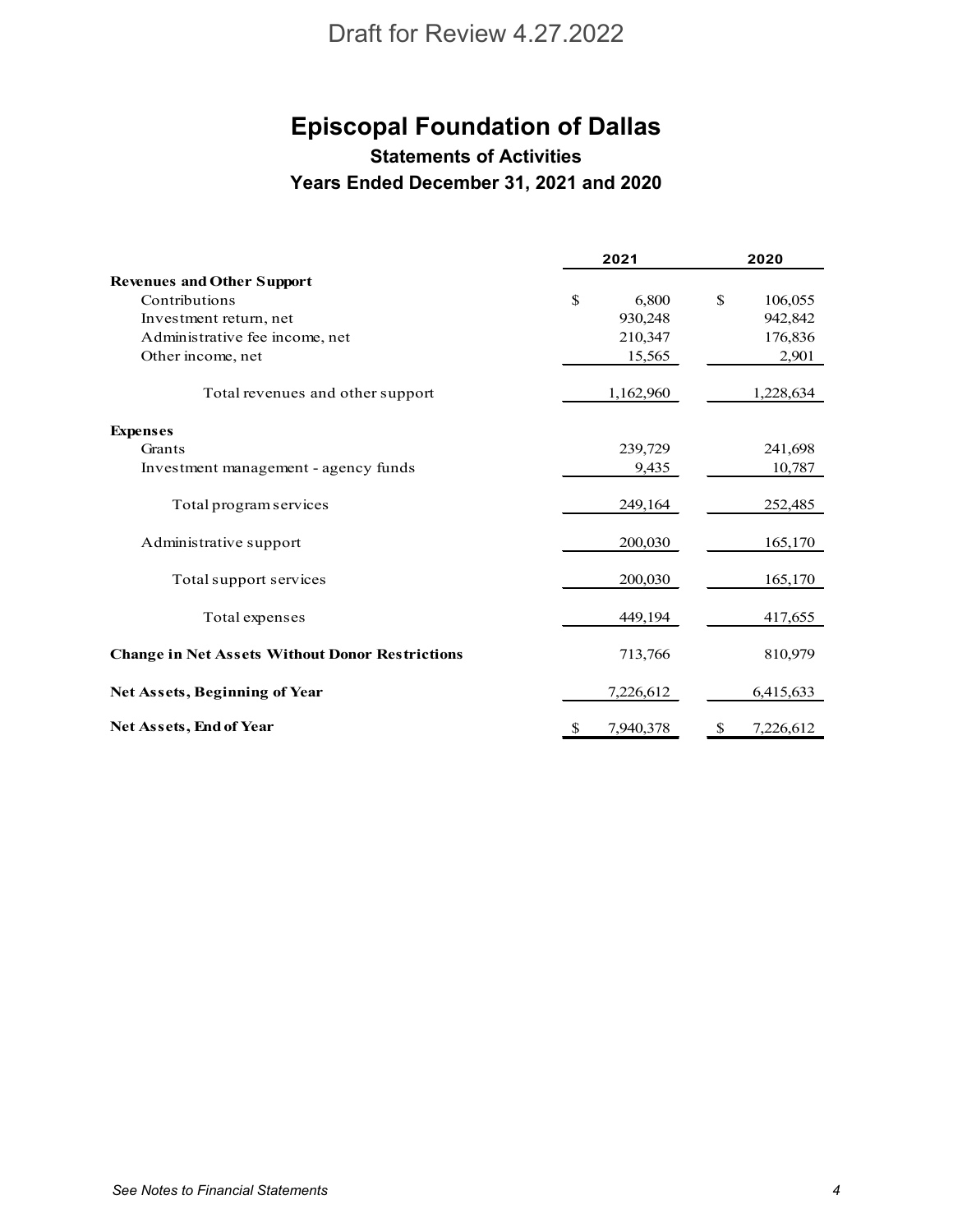# **Episcopal Foundation of Dallas**

### **Statements of Functional Expenses Years Ended December 31, 2021 and 2020**

|                                       |    |         | 2021<br><b>Program Services</b> |                      |     | 2021<br>Support       |               |
|---------------------------------------|----|---------|---------------------------------|----------------------|-----|-----------------------|---------------|
|                                       |    |         | Investment                      | <b>Total Program</b> |     | <b>Administrative</b> |               |
|                                       |    | Grants  | Management                      | <b>Services</b>      |     | <b>Support</b>        | Total         |
| Grants and other assistance           | \$ | 212,400 | \$                              | \$<br>212,400        | \$  |                       | \$<br>212,400 |
| Salaries and wages                    |    | 23,405  | 8,082                           | 31,487               |     | 111,651               | 143,138       |
| Payroll taxes                         |    | 1,846   | 637                             | 2,483                |     | 8,806                 | 11,289        |
| Professional fees and services        |    |         |                                 |                      |     | 31,219                | 31,219        |
| Advertising and promotion             |    |         |                                 |                      |     | 1,966                 | 1,966         |
| Office expenses                       |    | 198     | 68                              | 266                  |     | 942                   | 1,208         |
| Information technology                |    | 429     | 148                             | 577                  |     | 2,047                 | 2,624         |
| Occupancy                             |    | 1,451   | 500                             | 1,951                |     | 6,913                 | 8,864         |
| Conferences, conventions and meetings |    |         |                                 |                      |     | 1,117                 | 1,117         |
| Insurance                             |    |         |                                 |                      |     | 10,860                | 10,860        |
| Depreciation                          |    |         |                                 |                      |     | 1,167                 | 1,167         |
| Other                                 |    |         |                                 |                      |     | 23,342                | 23,342        |
| Total expenses                        | Ъ. | 239,729 | \$<br>9,435                     | \$<br>249,164        | \$. | 200,030               | 449,194       |

|                                       |               | 2020<br><b>Program Services</b> |                      | 2020<br>Support       |               |
|---------------------------------------|---------------|---------------------------------|----------------------|-----------------------|---------------|
|                                       |               | <b>Investment</b>               | <b>Total Program</b> | <b>Administrative</b> |               |
|                                       | Grants        | Management                      | <b>Services</b>      | Support               | Total         |
| Grants and other assistance           | \$<br>215,499 | \$                              | \$<br>215,499        | \$                    | \$<br>215,499 |
| Salaries and wages                    | 22,521        | 9,062                           | 31,583               | 110,336               | 141,919       |
| Payroll taxes                         | 1,720         | 692                             | 2,412                | 8,424                 | 10,836        |
| Professional fees and services        |               |                                 |                      | 24,506                | 24,506        |
| Advertising and promotion             |               |                                 |                      | 413                   | 413           |
| Office expenses                       | 130           | 298                             | 428                  | 639                   | 1,067         |
| Information technology                | 359           | 144                             | 503                  | 1,758                 | 2,261         |
| Occupancy                             | 1,469         | 591                             | 2,060                | 7,199                 | 9,259         |
| Conferences, conventions and meetings |               |                                 |                      | 1,375                 | 1,375         |
| Insurance                             |               |                                 |                      | 8,929                 | 8,929         |
| Depreciation                          |               |                                 |                      | 1,397                 | 1,397         |
| Other                                 |               |                                 |                      | 194                   | 194           |
| Total expenses                        | 241,698       | \$<br>10,787                    | \$<br>252,485        | 165,170               | 417,655       |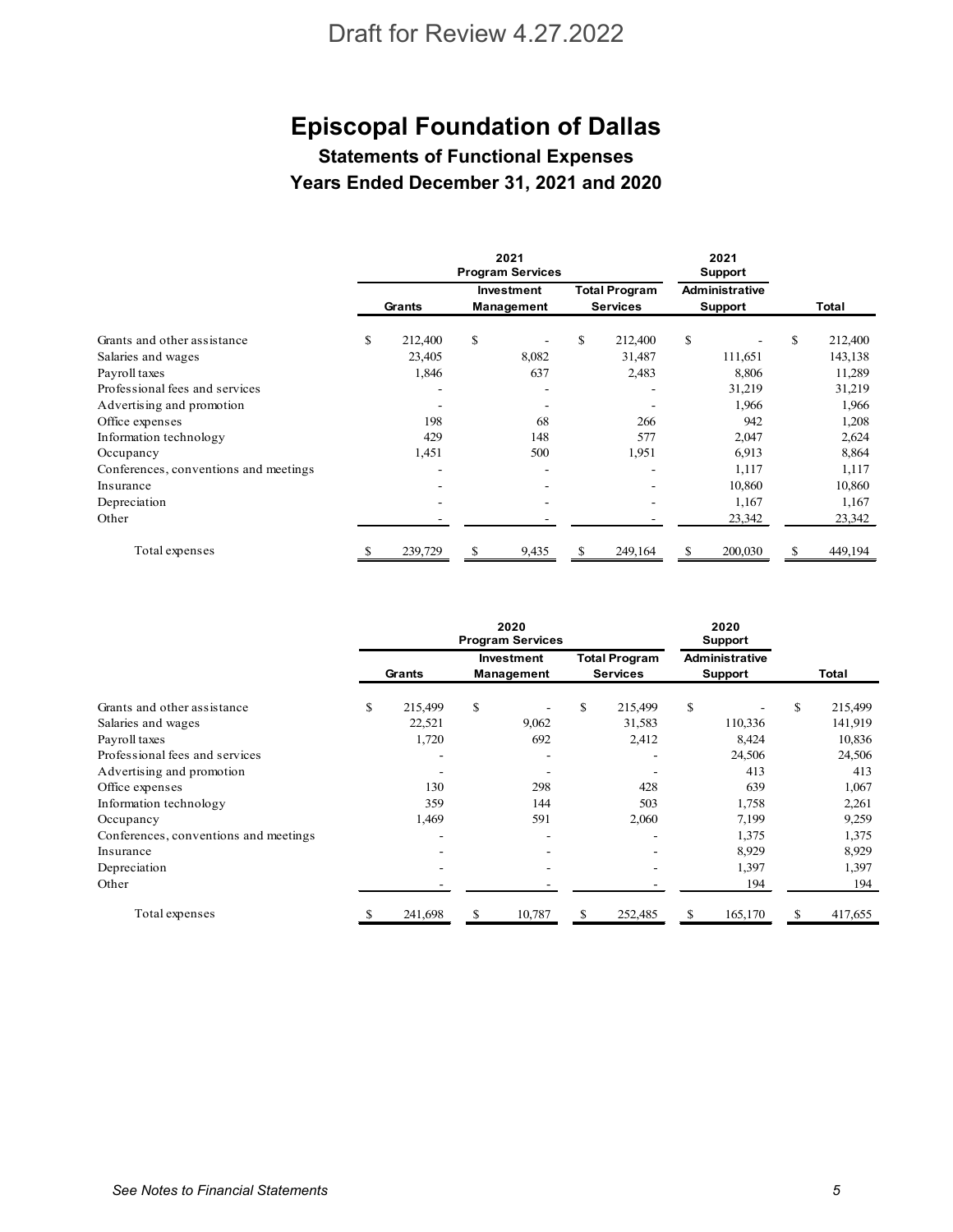# **Episcopal Foundation of Dallas**

### **Statements of Cash Flows Years Ended December 31, 2021 and 2020**

|                                                  |              | 2021       |               | 2020       |  |  |
|--------------------------------------------------|--------------|------------|---------------|------------|--|--|
|                                                  |              |            |               |            |  |  |
| <b>Operating Activities</b>                      |              |            |               |            |  |  |
| Change in net assets                             | $\mathbb{S}$ | 713,766    | \$            | 810,979    |  |  |
| Items not requiring (providing) cash             |              |            |               |            |  |  |
| Depreciation                                     |              | 1,167      |               | 1,397      |  |  |
| Net realized and unrealized gains on investments |              | (578, 041) |               | (703, 310) |  |  |
| Changes in                                       |              |            |               |            |  |  |
| Contribution receivable                          |              | (1,100)    |               |            |  |  |
| Accounts receivable                              |              | (7,075)    |               | 6,178      |  |  |
| Other assets                                     |              | (4, 494)   |               | 286        |  |  |
| Accounts payable                                 |              | (2,234)    |               | (1,019)    |  |  |
| Net cash provided by operating activities        |              | 121,989    |               | 114,511    |  |  |
| <b>Investing Activities</b>                      |              |            |               |            |  |  |
| Purchases of investments                         |              | (369, 729) |               | (363, 808) |  |  |
| Proceeds from sale of investments                |              | 169,944    |               | 271,254    |  |  |
| Cash received for agency funds                   |              | 9,102      |               |            |  |  |
| Net cash used in investing activities            |              | (190, 683) |               | (92, 554)  |  |  |
| Increase (decrease) in Cash and Cash Equivalents |              | (68, 694)  |               | 21,957     |  |  |
| Cash and Cash Equivalents, Beginning of Year     |              | 327,019    |               | 305,062    |  |  |
| Cash and Cash Equivalents, End of Year           | \$           | 258,325    | ${\mathbb S}$ | 327,019    |  |  |
| <b>Cash and Cash Equivalents</b>                 | \$           | 249,223    | \$            | 327,019    |  |  |
| <b>Restricted Cash for Agency Funds</b>          |              | 9,102      |               |            |  |  |
| <b>Total Cash and Restricted Cash</b>            | \$           | 258,325    | \$            | 327,019    |  |  |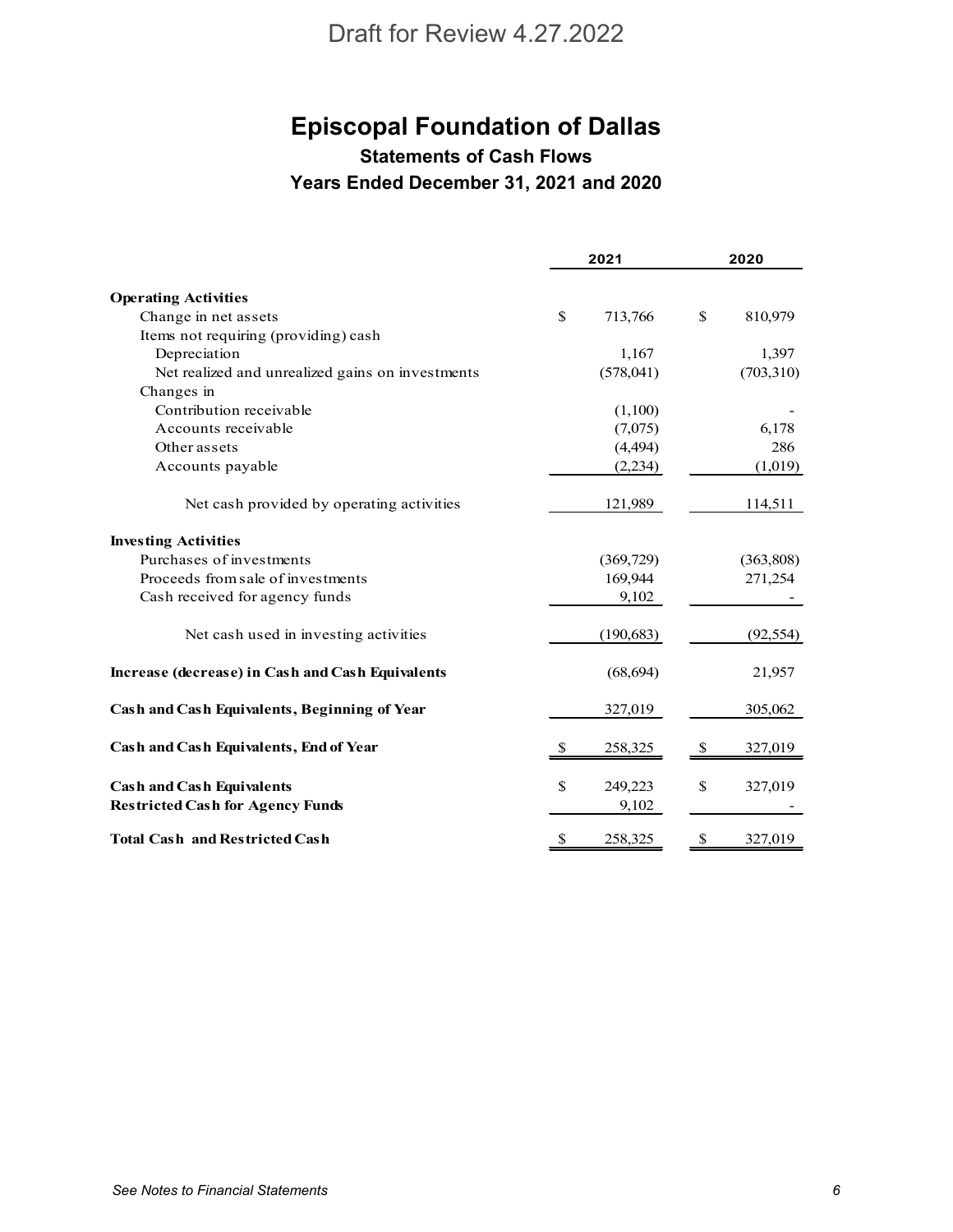**Notes to Financial Statements December 31, 2021 and 2020**

#### **Note 1: Nature of Operations and Summary of Significant Accounting Policies**

#### *Nature of Operations*

The Episcopal Foundation of Dallas (Foundation) is a Texas not-for-profit corporation whose mission is to strengthen and support faith communities by partnering wise investments with purposeful giving. The Foundation is organized and operated with an independent Board of Trustees outside the jurisdiction of the Episcopal Diocese of Dallas (Diocese), the Episcopal Church and the Diocesan and General Conventions of the Church. The Foundation provides investment management services to Episcopal churches, schools and agencies within the Episcopal Diocese of Dallas (investment partners), and makes grants to these organizations in addition to other not-for-profits whose work is consistent with the mission of the Foundation and the Diocese. The Foundation's revenues and other support are derived principally from its own investment earnings and administrative fees charged to investment partners.

#### *Restricted Investments - Agency Funds*

The Foundation maintains funds for various Diocesan institutions in which it has no economic interest. The Foundation invests these funds on behalf of the investment partners, and they are held as agency accounts. The Foundation records agency funds at fair value and recognizes a corresponding liability of an equal amount. Investment gains and losses related to agency funds are not presented on the statements of activities.

#### *Use of Estimates*

The preparation of financial statements in conformity with accounting principles generally accepted in the United States of America requires management to make estimates and assumptions that affect the reported amounts of assets and liabilities, and disclosure of contingent assets and liabilities at the date of the financial statements, and the reported amounts of revenues, expenses, gains, losses and other changes in net assets during the reporting period. Actual results could differ from those estimates.

#### *Cash Equivalents*

The Foundation considers all liquid investments with original maturities of three months or less to be cash equivalents. Cash equivalents consisted entirely of money market accounts with brokers at December 31, 2021 and 2020. The Foundation's cash account did not exceed the federally insured limit.

#### *Restricted Cash – Agency Funds*

The Foundation received cash to be invested on behalf of investment partners that at December 31, 2021 was not transferred to the investment accounts.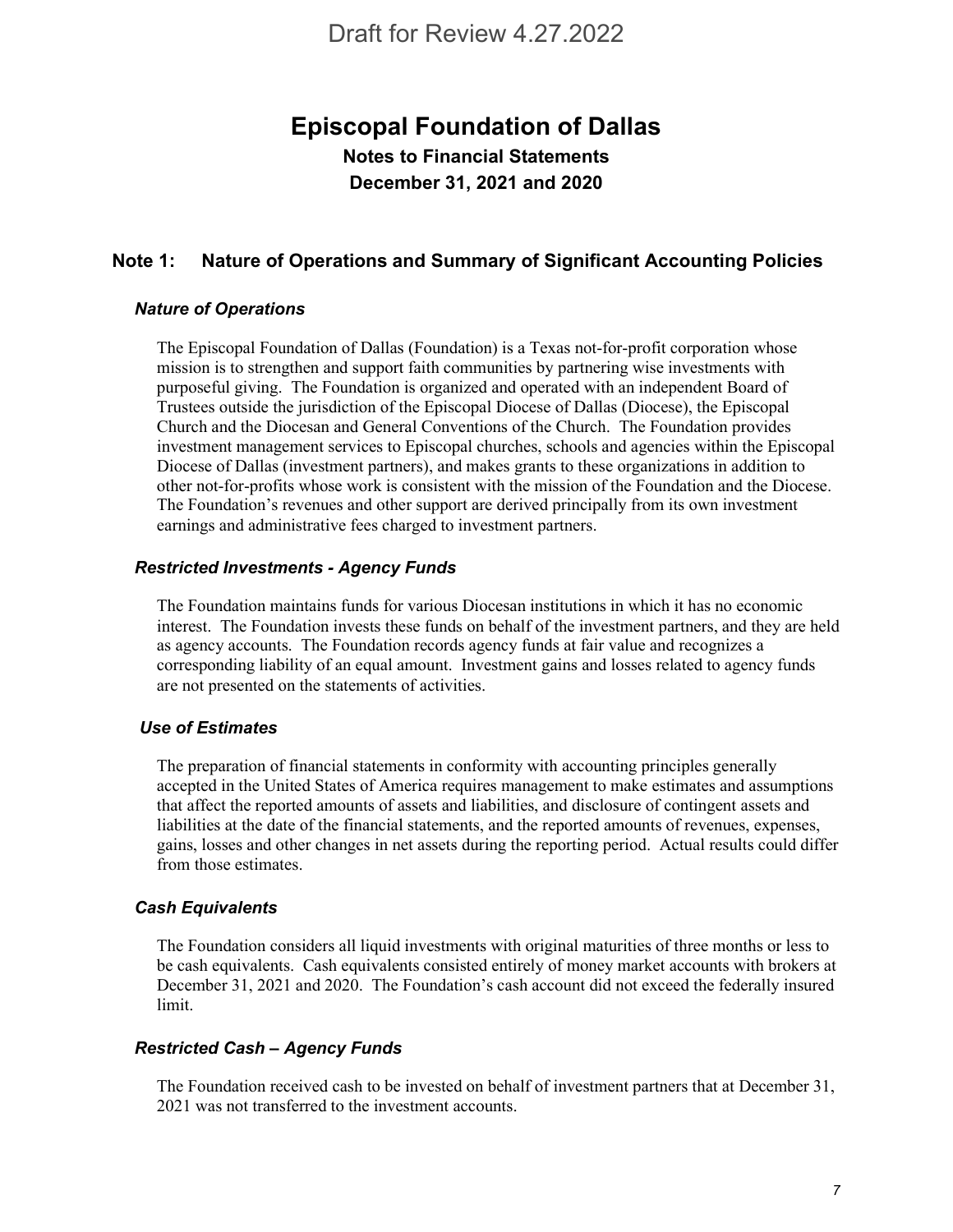#### *Accounts Receivables*

Accounts receivable are stated at the amount of consideration from churches, schools and agencies of which the Foundation has an unconditional right to receive. The accounts receivable consists of administrative fee income that is transferred directly from the agency funds on a quarterly basis. Management believes no allowance for uncollectible accounts is necessary at December 31, 2021 and 2020.

#### *Investments and Net Investment Return*

Investments in equity securities having a readily determinable fair value are carried at fair value. Investment return includes dividends, interest and realized and unrealized gains and losses on investments carried at fair value less external investment expenses. Realized and unrealized gains and losses are determined using the average cost method.

Investment return that is initially restricted by donor stipulation and for which the restriction will be satisfied in the same year is included in net assets without donor restrictions. Other investment return is reflected in the statements of activities with or without donor restrictions based upon the existence and nature of any donor or legally imposed restrictions.

The Foundation maintains a diversified pooled investment portfolio for the benefit of the Foundation and participating investment partners. Investment income, realized and unrealized gains and losses from securities, and investment expenses in the pooled investment portfolio are allocated monthly to individual accounts based on the relationship of the fair value of each account to the total fair value of the pooled investments portfolio, as adjusted for additions to or deductions from the individual accounts.

#### *Furniture and Equipment*

Furniture and equipment acquisitions over \$500 are stated at cost less accumulated depreciation. Depreciation is charged to expense using the straight-line method over the estimated useful life of each asset which ranges from three to ten years. Total accumulated depreciation was \$7,489 and \$6,322 at December 31, 2021 and 2020, respectively.

#### *Net Assets*

Net assets, revenues, gains and losses are classified based on the existence or absence of donor restrictions.

Net assets without donor restrictions are available for use in general operations and not subject to donor restrictions.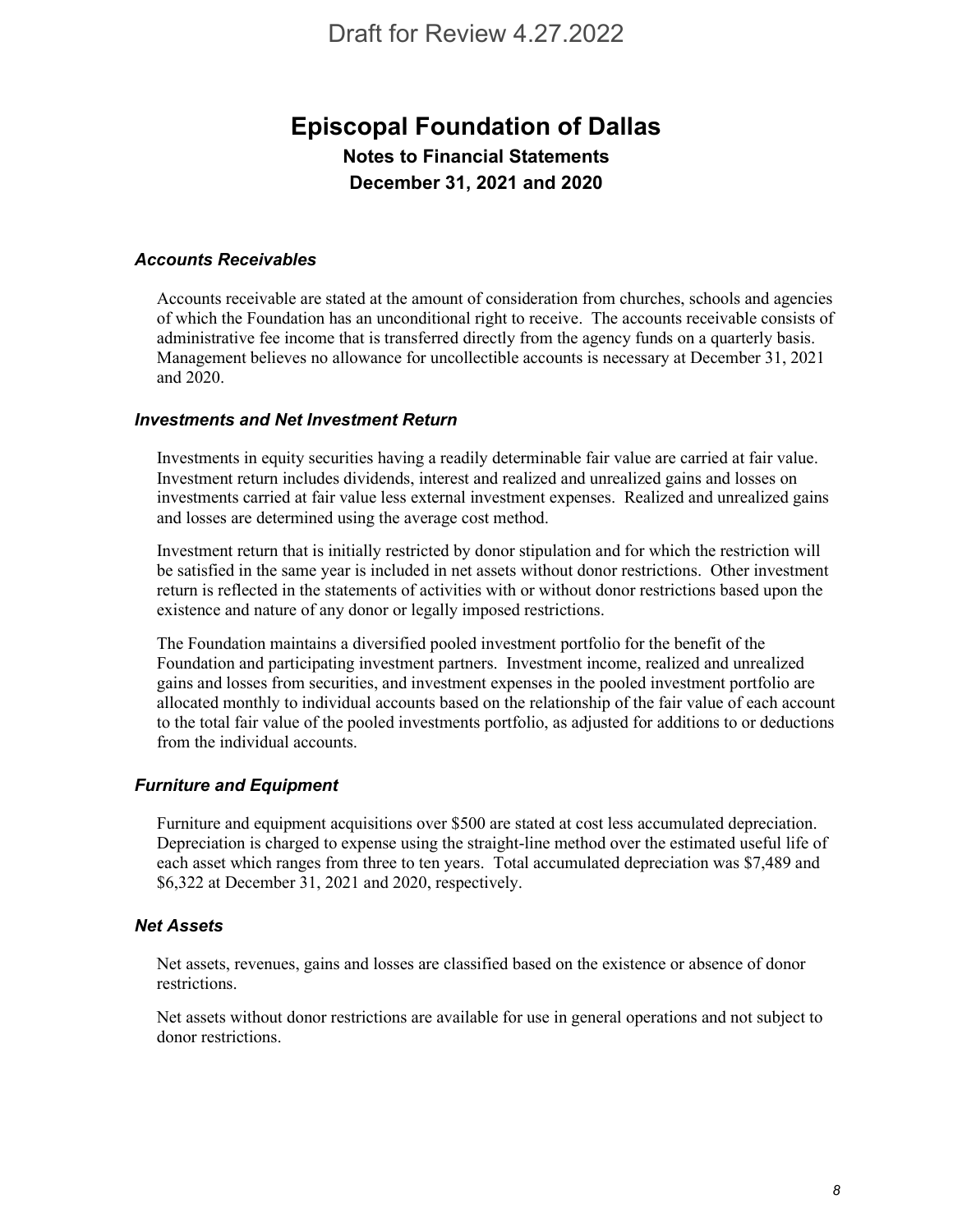Net assets with donor restrictions of \$1,750 at December 31, 2021 and 2020, are subject to donor restrictions for the benefit of another Diocesan organization. Some restrictions are temporary in nature, such as those that will be met by the passage of time or other events specified by the donor. At December 31, 2021 and 2020, the Foundation did not have net assets required to be maintained in perpetuity.

Net assets without donor restrictions include \$912,985 and \$815,027 of donor advised funds at December 31, 2021 and 2020, respectively. Although grant recommendations are accepted from the donors or other advisors of these funds, the ultimate discretion regarding their use lies with the Board of Trustees.

#### *Contributions*

Contributions are provided to the Foundation either with or without restrictions placed on the gift by the donor. Revenues and net assets are separately reported to reflect the nature of those gifts – with or without donor restrictions. The value recorded for each contribution is recognized as follows:

| <b>Nature of the Gift</b>                                                                                                                                  | <b>Value Recognized</b>                                                                                                       |
|------------------------------------------------------------------------------------------------------------------------------------------------------------|-------------------------------------------------------------------------------------------------------------------------------|
| Conditional gifts, with or without restriction<br>Gifts that depend on the Foundation<br>overcoming a donor-imposed barrier to<br>be entitled to the funds | Not recognized until the gift becomes<br>unconditional, i.e. the donor-imposed barrier<br>is met                              |
| Unconditional gifts, with or without restriction<br>Received at date of gift – cash and<br>other assets                                                    | Fair value                                                                                                                    |
| Received at date of gift – property,<br>equipment and long-lived assets                                                                                    | Estimated fair value                                                                                                          |
| Expected to be collected within one<br>year                                                                                                                | Net realizable value                                                                                                          |
| Collected in future years                                                                                                                                  | Initially reported at fair value determined<br>using the discounted present value of<br>estimated future cash flows technique |

In addition to the amount initially recognized, revenue for unconditional gifts to be collected in future years is also recognized each year as the present-value discount is amortized using the levelyield method.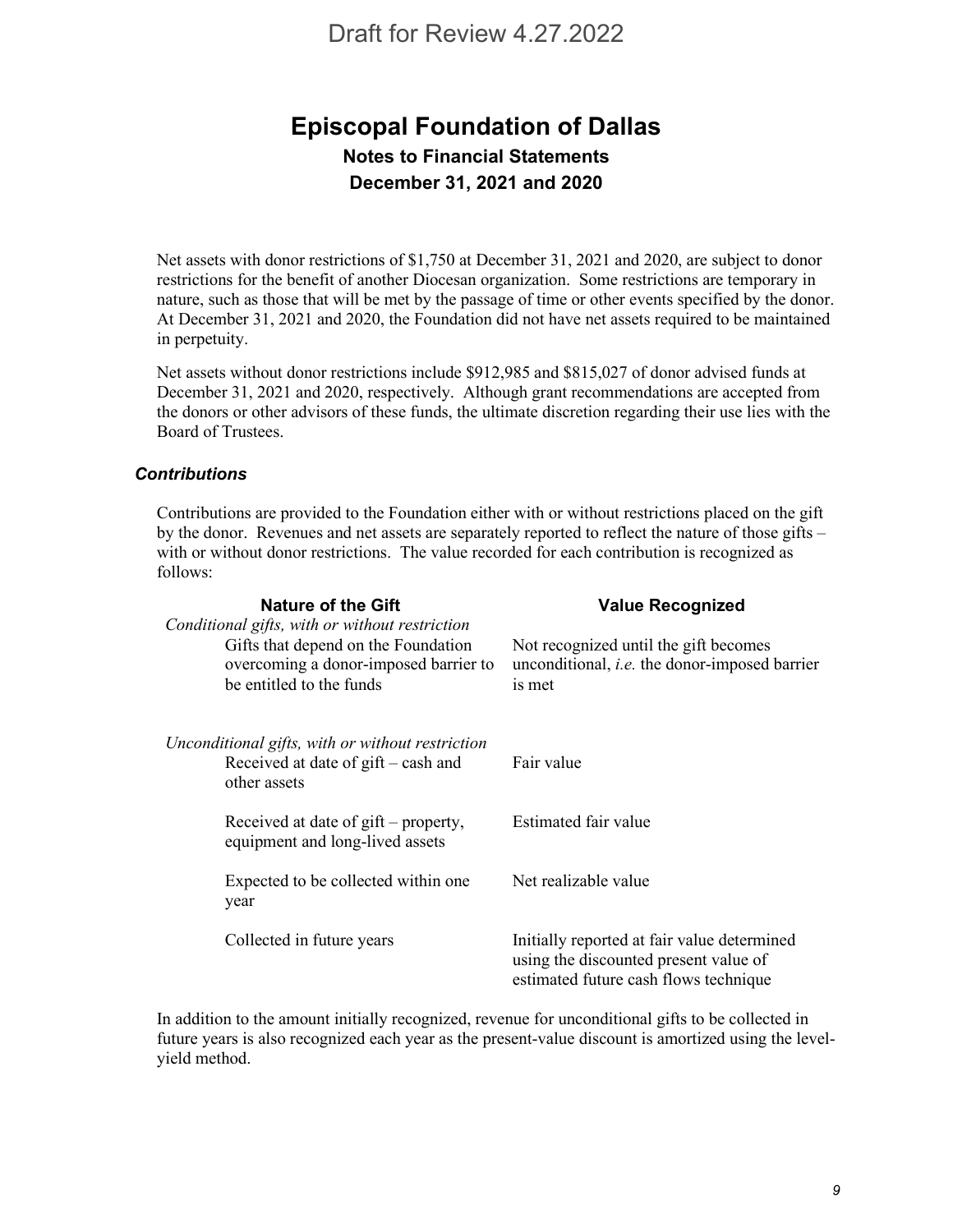When a donor stipulated time restriction ends or purpose restriction is accomplished, net assets with donor restrictions are reclassified to net assets without donor restrictions and reported in the statements of activities as net assets released from restrictions. Absent explicit donor stipulations for the period of time that long-lived assets must be held, expirations of restrictions for gifts of land, buildings, equipment and other long-lived assets are reported when those assets are placed in service.

Gifts and investment income having donor stipulations which are satisfied in the period the gift is received are recorded as revenue and net assets without donor restrictions.

Conditional contributions having donor stipulations which are satisfied in the period the gift is received are recorded as revenue and net assets without donor restrictions.

#### *Income Taxes*

The Foundation is exempt from income taxes under Section 501 of the Internal Revenue Code and a similar provision of state law. However, the Foundation is subject to federal income tax on any unrelated business taxable income.

The Foundation files tax returns in the U.S. federal jurisdiction.

The Foundation received a ruling from the Internal Revenue Service which determined the Foundation meets the requirements of an integrated auxiliary of a church, and as such, is not required to file Form 990. Management, however, intends to continue filing Form 990 because it is widely used to evaluate not-for-profit organizations, and provides transparency to investment partners and donors.

#### *Functional Allocation of Expenses*

The costs of supporting the various programs and other activities have been summarized on a functional basis in the statements of activities. The statements of functional expenses present the natural classification detail of expenses by function. Certain costs have been allocated among the program and administrative support categories based on a time study conducted for each employee, specific identification, and other methods.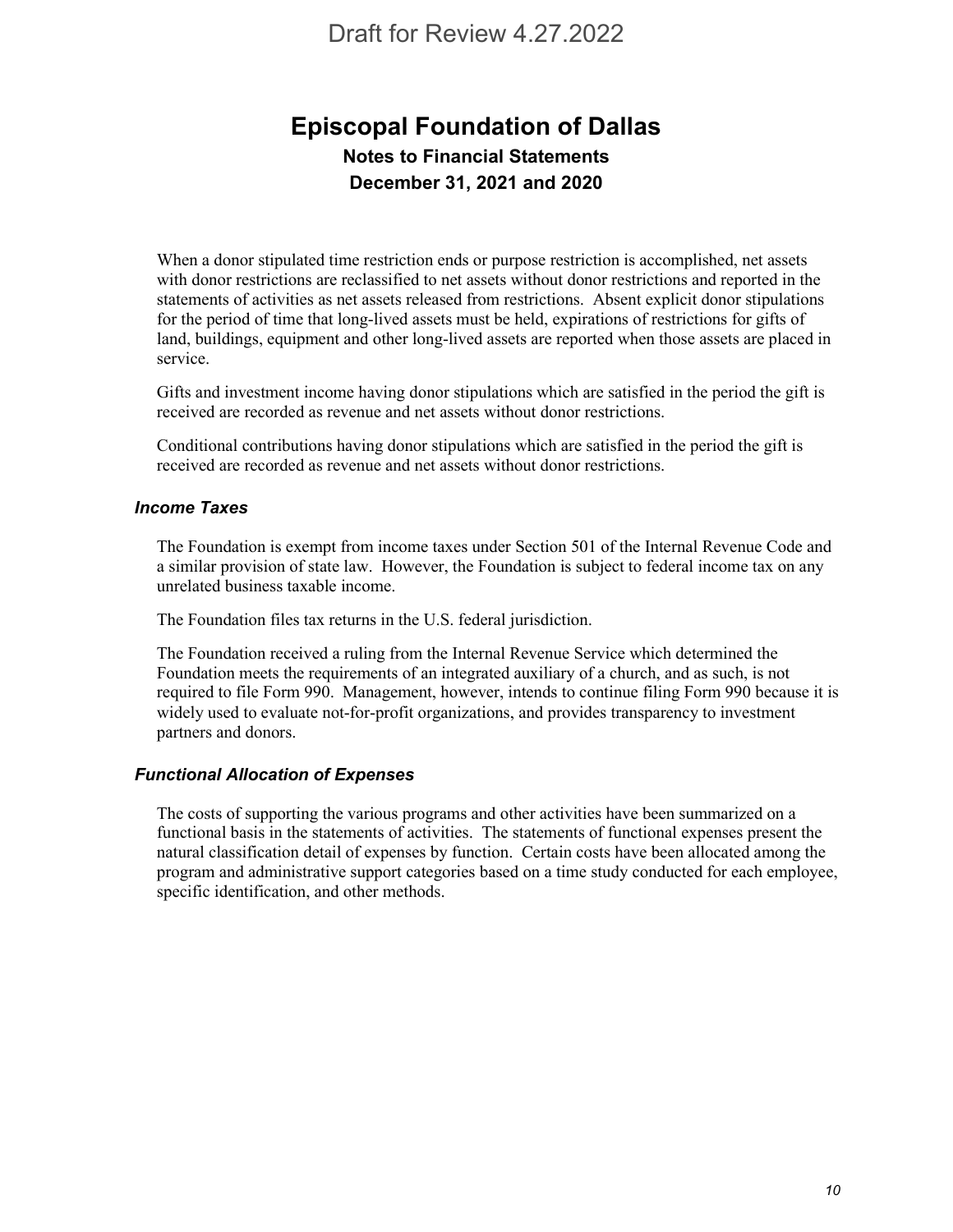### **Notes to Financial Statements December 31, 2021 and 2020**

#### **Note 2: Fair Value of Assets and Liabilities**

Fair value is the price that would be received to sell an asset or paid to transfer a liability in an orderly transaction between market participants at the measurement date. Fair value measurements must maximize the use of observable inputs and minimize the use of unobservable inputs. The hierarchy comprises three levels of inputs that may be used to measure fair value:

**Level 1** Quoted prices in active markets for identical assets or liabilities.

- **Level 2** Observable inputs other than Level 1 prices, such as quoted prices for similar assets or liabilities, quoted prices in markets that are not active, or other inputs that are observable or can be corroborated by observable market data for substantially the full term of the assets or liabilities.
- **Level 3** Unobservable inputs supported by little or no market activity and that are significant to the fair value of the assets or liabilities.

#### *Recurring Measurements*

The following table presents the fair value measurements of assets and liabilities recognized in the accompanying statements of financial position measured at fair value on a recurring basis. At December 31, 2021 and 2020, investments, all of which are classified as Level 1, consist of the following:

#### *Investments*

|                            |    | 2021      | 2020            |
|----------------------------|----|-----------|-----------------|
| Mutual funds               |    |           |                 |
| Domestic equity            | \$ | 3,568,288 | \$<br>2,965,945 |
| International equity       |    | 2,037,089 | 1,996,259       |
| Domestic fixed income      |    | 1,583,706 | 1,110,514       |
| International fixed income |    | 434,402   | 368,155         |
| Real estate                |    |           | 404,850         |
|                            |    |           |                 |
| Total                      | S  | 7,623,485 | 6,845,723       |
|                            |    |           |                 |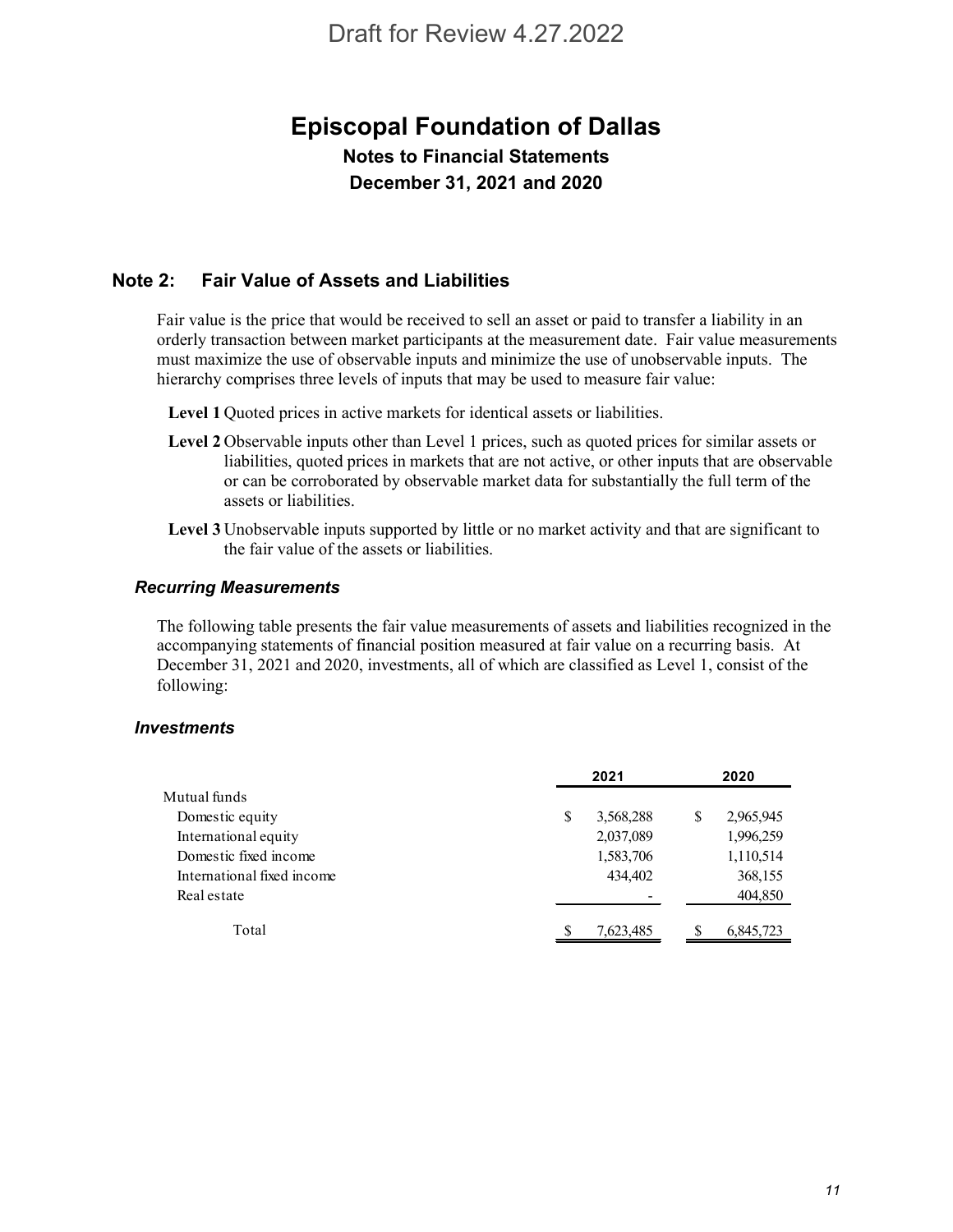#### **Notes to Financial Statements December 31, 2021 and 2020**

#### *Restricted Investments - Agency Funds*

|                            | 2021       | 2020       |
|----------------------------|------------|------------|
| Mutual funds               |            |            |
| Domestic equity            | 20,659,878 | 16,043,968 |
| International equity       | 12,142,544 | 10,798,551 |
| Domestic fixed income      | 9,840,415  | 6,007,205  |
| International fixed income | 2,388,511  | 1,991,494  |
| Real estate                |            | 2,189,994  |
| Total                      | 45,031,348 | 37,031,212 |

Following is a description of the valuation methodologies and inputs used for assets and liabilities measured at fair value on a recurring basis and recognized in the accompanying statements of financial position, as well as the general classification of such assets and liabilities pursuant to the valuation hierarchy. There have been no significant changes in the valuation techniques during the year ended December 31, 2021.

#### *Investments*

Where quoted market prices are available in an active market, securities are classified within Level 1 of the valuation hierarchy. If quoted market prices are not available, then fair values are estimated by using quoted prices of securities with similar characteristics or independent asset pricing services and pricing models, the inputs of which are market-based or independently sourced market parameters, including, but not limited to, yield curves, interest rates, volatilities, prepayments, defaults, cumulative loss projections and cash flows. Such securities are classified in Level 2 of the valuation hierarchy. In certain cases where Level 1 or Level 2 inputs are not available, securities are classified within Level 3 of the hierarchy. The investments consist of mutual funds accounted for at fair value based on quoted prices in active markets in which the mutual funds are traded (Level 1 inputs) at December 31, 2021 and 2020.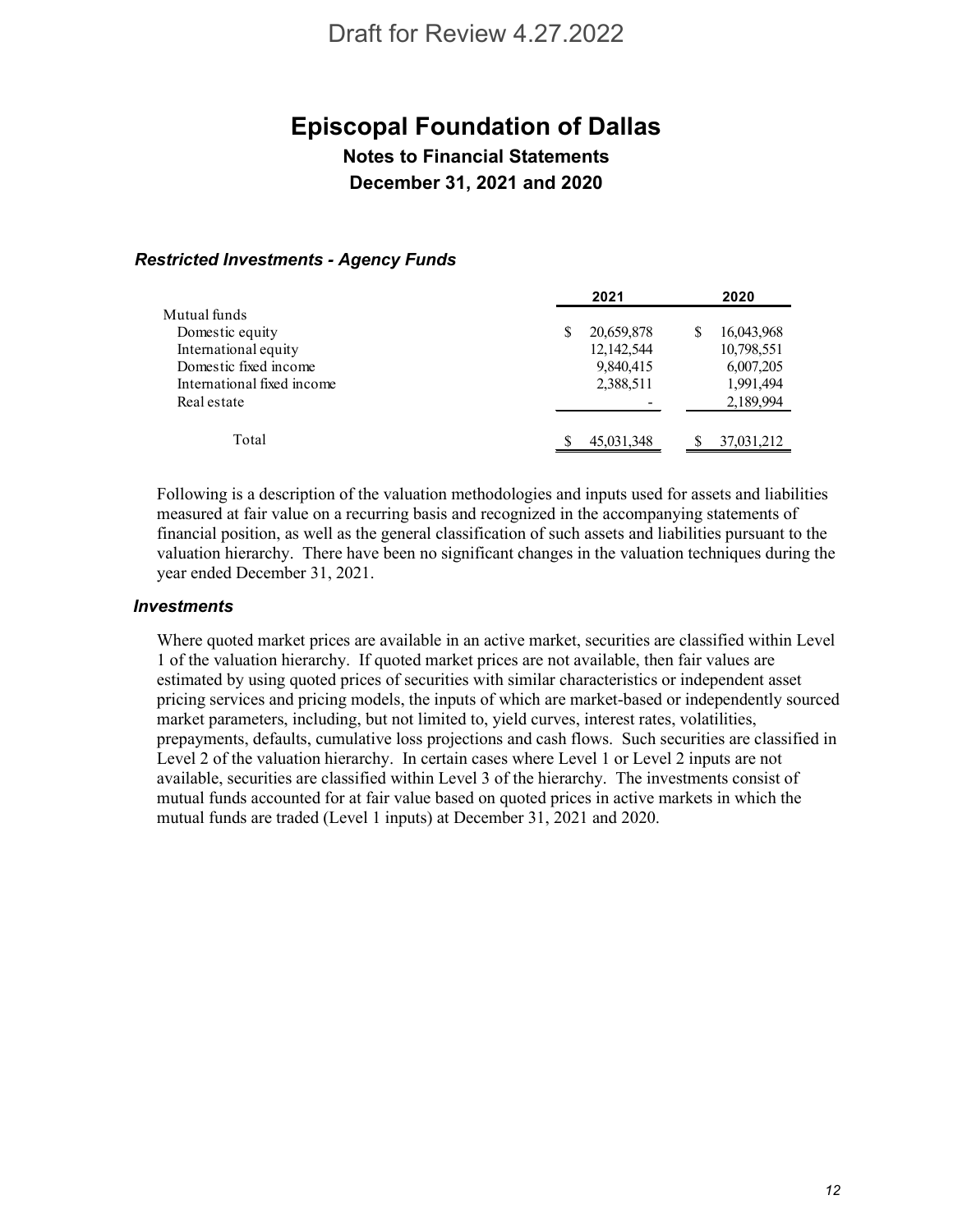**Notes to Financial Statements December 31, 2021 and 2020**

#### **Note 3: Liquidity and Availability**

Financial assets available for general expenditure, that is, without donor or other restrictions limiting their use, within one year of December 31, 2021 and 2020, comprise the following:

|                                                                                           | 2021          |   | 2020      |  |  |
|-------------------------------------------------------------------------------------------|---------------|---|-----------|--|--|
| Financial assets at year-end                                                              |               |   |           |  |  |
| Cash and cash equivalents                                                                 | \$<br>249,223 | S | 327,019   |  |  |
| Contribution receivable                                                                   | 1,100         |   |           |  |  |
| Accounts receivable                                                                       | 57,636        |   | 50,561    |  |  |
| Investments                                                                               | 7,623,485     |   | 6,845,723 |  |  |
| Total financial assets                                                                    | 7,931,444     |   | 7,223,303 |  |  |
| Donor imposed restrictions                                                                |               |   |           |  |  |
| Restricted funds                                                                          | 1,750         |   | 1,750     |  |  |
| Financial assets available to meet cash needs for<br>general expenditures within one year | 7,929,694     |   | 7,221,553 |  |  |

The Foundation manages its liquidity by operating within a prudent range of financial soundness and stability and maintaining adequate liquid assets to fund operating needs. The Foundation's investments are subject to a spending guideline which allows the Foundation to be as generous and as consistent as possible in making grants to the community while also maintaining the value of the fund over time. The guideline is for planning purposes and to demonstrate due diligence, and it is the intent of the Board of Trustees that investments remain without restriction and not subject to any self-imposed limits that create designated assets.

#### **Note 4: Related Party Transactions**

Agency funds include \$7,755,541 and \$7,043,084 held on behalf of a not-for-profit organization that has the same Board of Trustees as the Foundation at December 31, 2021 and 2020, respectively. The Foundation does not appoint the Board of Trustees on behalf of the organization. The not-for-profit organization incurred administrative fees with the Foundation of \$40,952 and \$33,589 for the years ended December 31, 2021 and 2020, respectively. A receivable for administrative fees and services was outstanding from this organization in the amount of \$10,482 and \$8,116 at December 31, 2021 and 2020, respectively.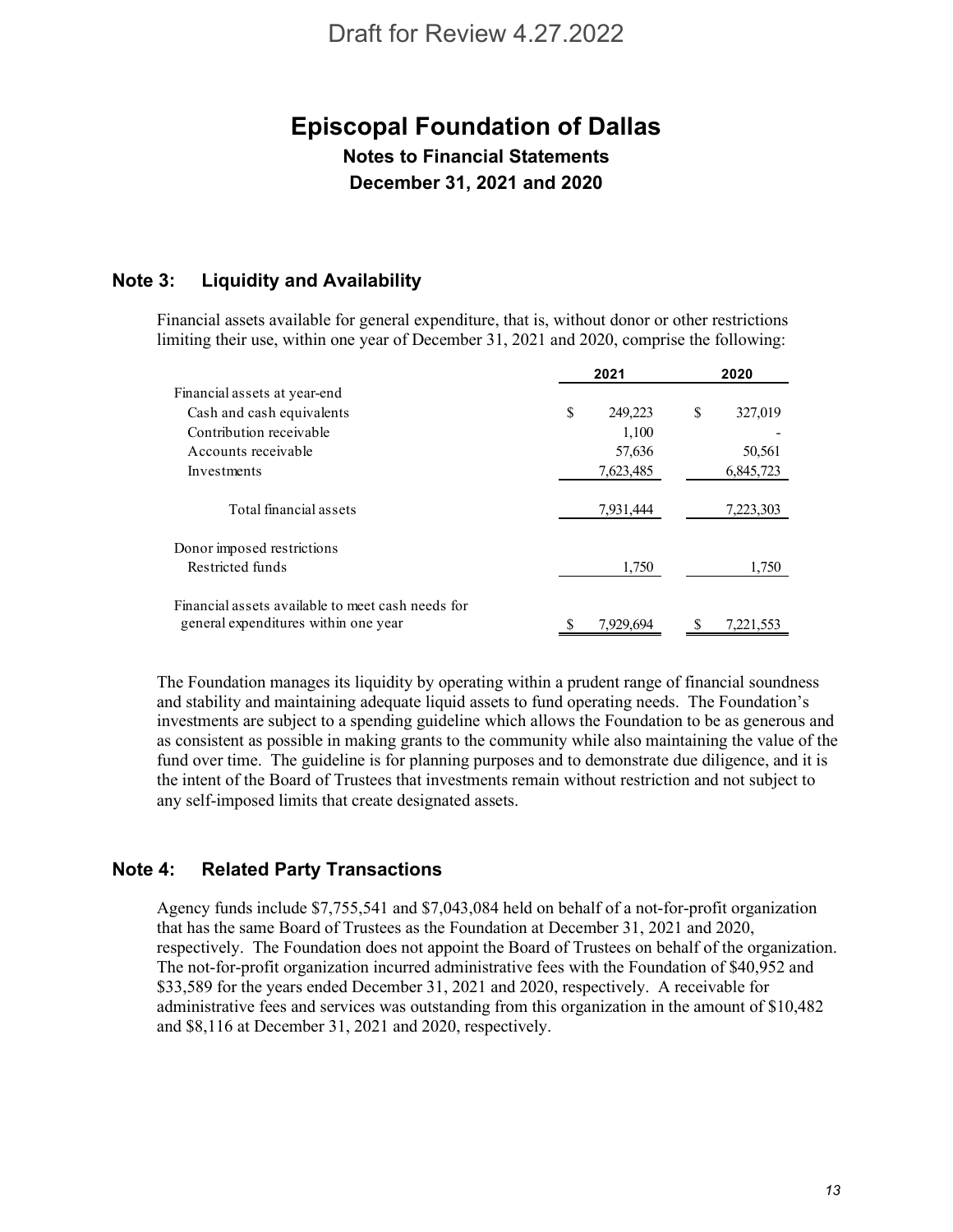#### **Note 5: Significant Estimates and Concentrations**

Accounting principles generally accepted in the United States of America require disclosure of certain significant estimates and current vulnerabilities due to certain concentrations. Those matters include the following:

#### *Investments*

The Foundation invests in various mutual funds which are exposed to various risks such as interest rate, market and credit risks. Due to the level of risk associated with certain investment securities, it is at least reasonably possible that changes in the values of investment securities will occur in the near term and that such changes could materially affect the amounts reported in the accompanying statements of financial position.

#### *Administrative Fee Income*

Approximately 35% of the Foundation's administrative fee income came from two investment partners for the year ended December 31, 2021. For the year ended December 31, 2020, 46% of the Foundation's administrative fee was from three investment partners. Of those percentages, approximately 19% was generated from the related organization identified in *Note 4* for the years ended December 31, 2021 and 2020.

#### **Note 6: Revenue from Contracts with Churches, Schools and Agencies**

#### *Administrative Fee Income*

The Foundation manages investments on behalf of churches, schools and agencies within the agencies within the Episcopal Diocese of Dallas (investment partners). The Foundation is entitled to a 0.55% investment management fee on the value of the funds invested. Performance obligations are determined based on the nature of the services provided by the Foundation in accordance with the contract. Revenue for performance obligations satisfied over time is recognized ratably over the year based on time elapsed. The Foundation believes this method provides a faithful depiction of the transfer of services over the term of the performance obligation based on the inputs needed to satisfy the obligation.

#### *Contract Balances*

At December 31, 2021 and 2020, the Foundation had receivables from churches, schools and agencies for \$57,636 and \$50,561, respectively. At December 31, 2021 and 2020, the Foundation had no contract liabilities.